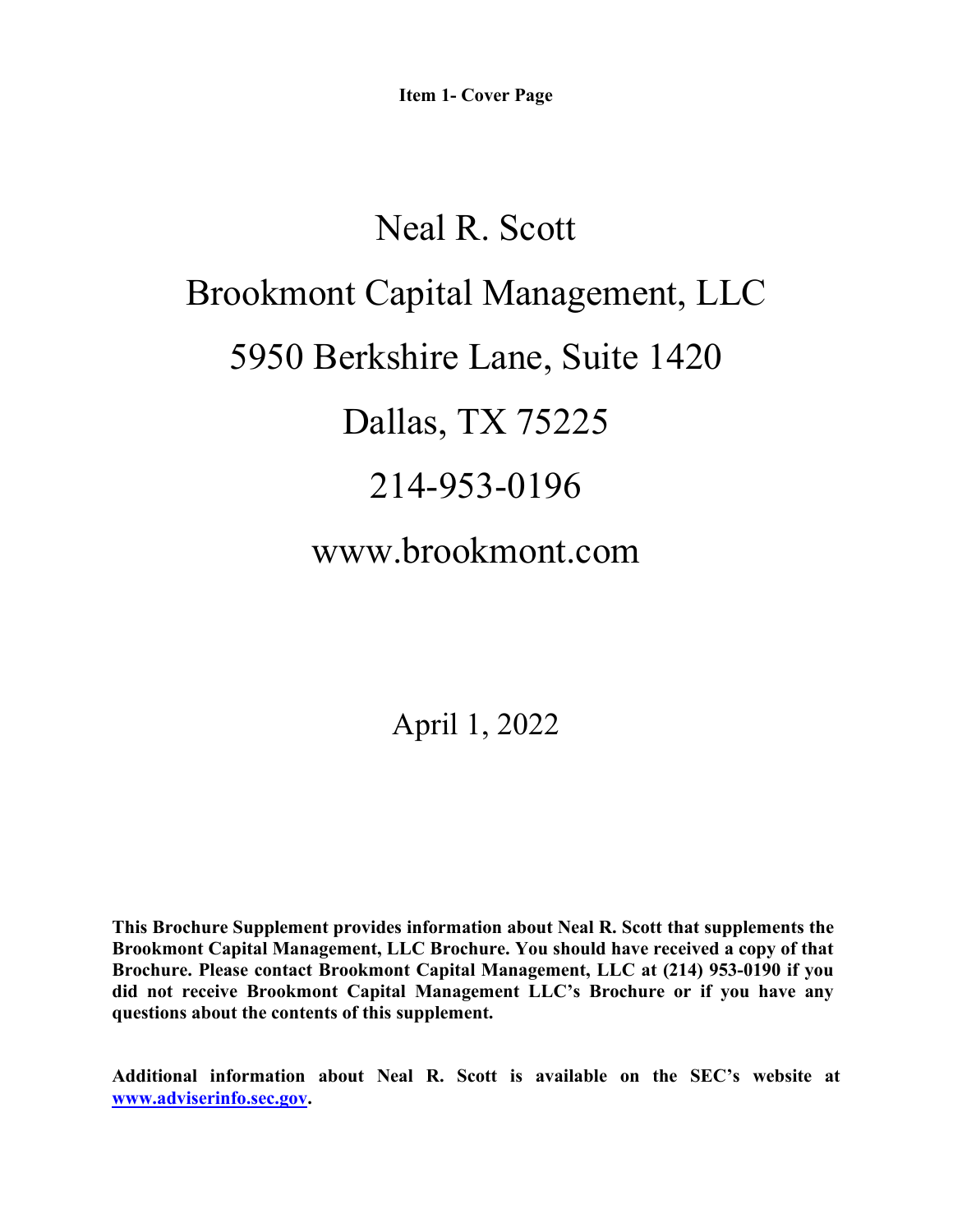# **Item 2 - Educational Background and Business Experience**

Neal R. Scott, born in 1967, received a B.S. in Finance in 1990 from the University of Alabama in Tuscaloosa, Alabama. From 2007 to the present, Mr. Scott has served as Principal of Brookmont Capital Management, LLC. Prior to Brookmont Capital Management, he spent nine years at Morgan Keegan in their Birmingham, Alabama office. Previous employment also includes institutional fixed income sales with Compass Bank.

# **Item 3 - Disciplinary Information**

Registered investment advisers are required to disclose all material facts regarding any legal or disciplinary events that would be material to your evaluation of each supervised person providing investment advice. No information is applicable to this Item.

# **Item 4 - Other Business Activities**

Mr. Scott is not involved in any other substantial business activities.

#### **Item 5 - Additional Compensation**

Mr. Scott is a 100% owner of Brookmont Capital Management. As such, he receives an economic benefit from the success of the firm, including new clients and additional assets. Mr. Scott receives no other substantial additional compensation.

#### **Item 6 - Supervision**

Mr. Scott is a Principal and therefore is not under the direct supervision of any other individual.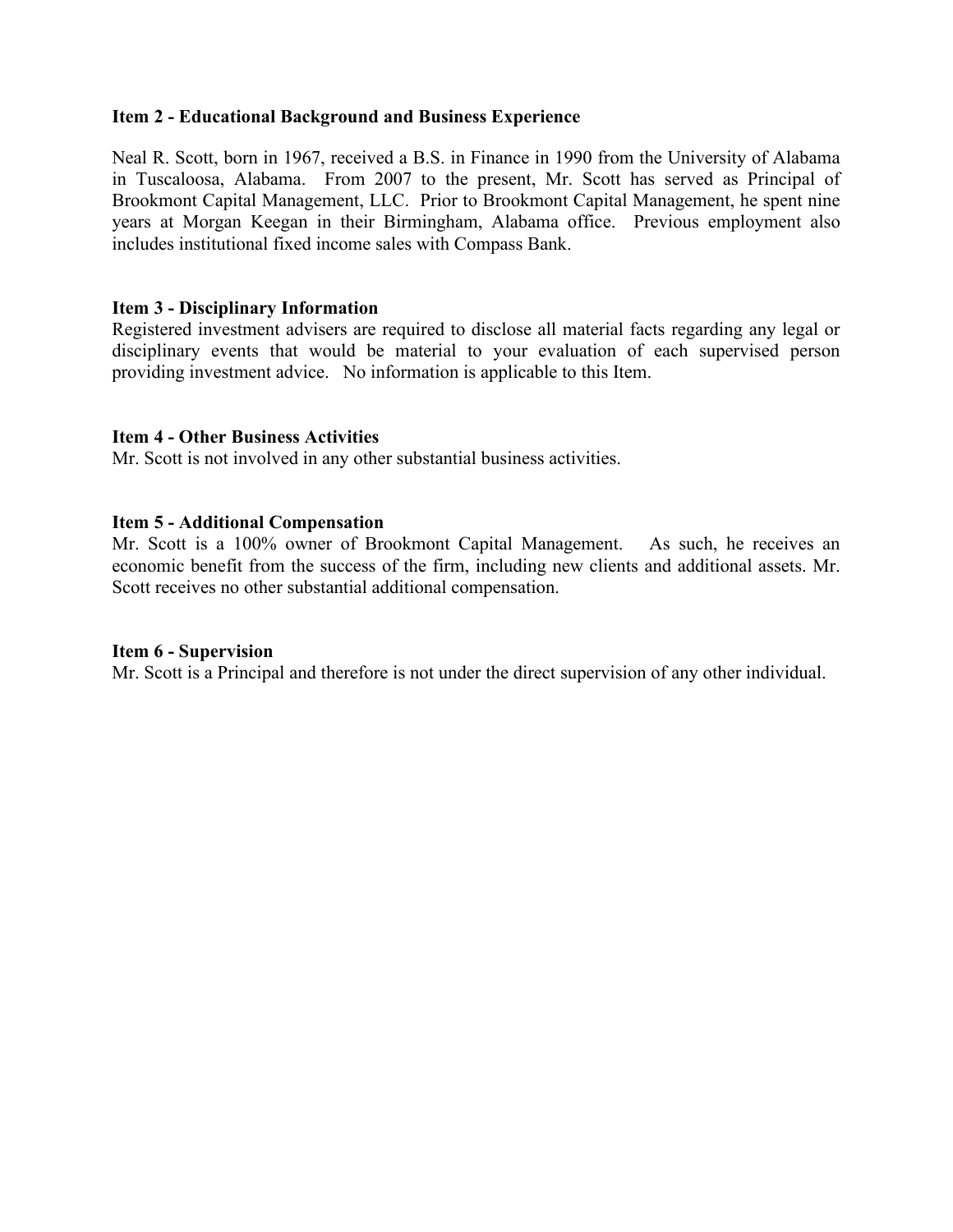# Ethan K. Powell Brookmont Capital Management, LLC 5950 Berkshire Lane, Suite 1420 Dallas, TX 75225 469-442-8424 www.brookmont.com

# April 1, 2022

**This Brochure Supplement provides information about Ethan K. Powell that supplements the Brookmont Capital Management, LLC Brochure. You should have received a copy of that Brochure. Please contact Brookmont Capital Management, LLC at (214) 953-0190 if you did not receive Brookmont Capital Management LLC's Brochure or if you have any questions about the contents of this supplement.** 

**Additional information about Ethan Powell is available on the SEC's website at [www.adviserinfo.sec.gov.](http://www.adviserinfo.sec.gov/)**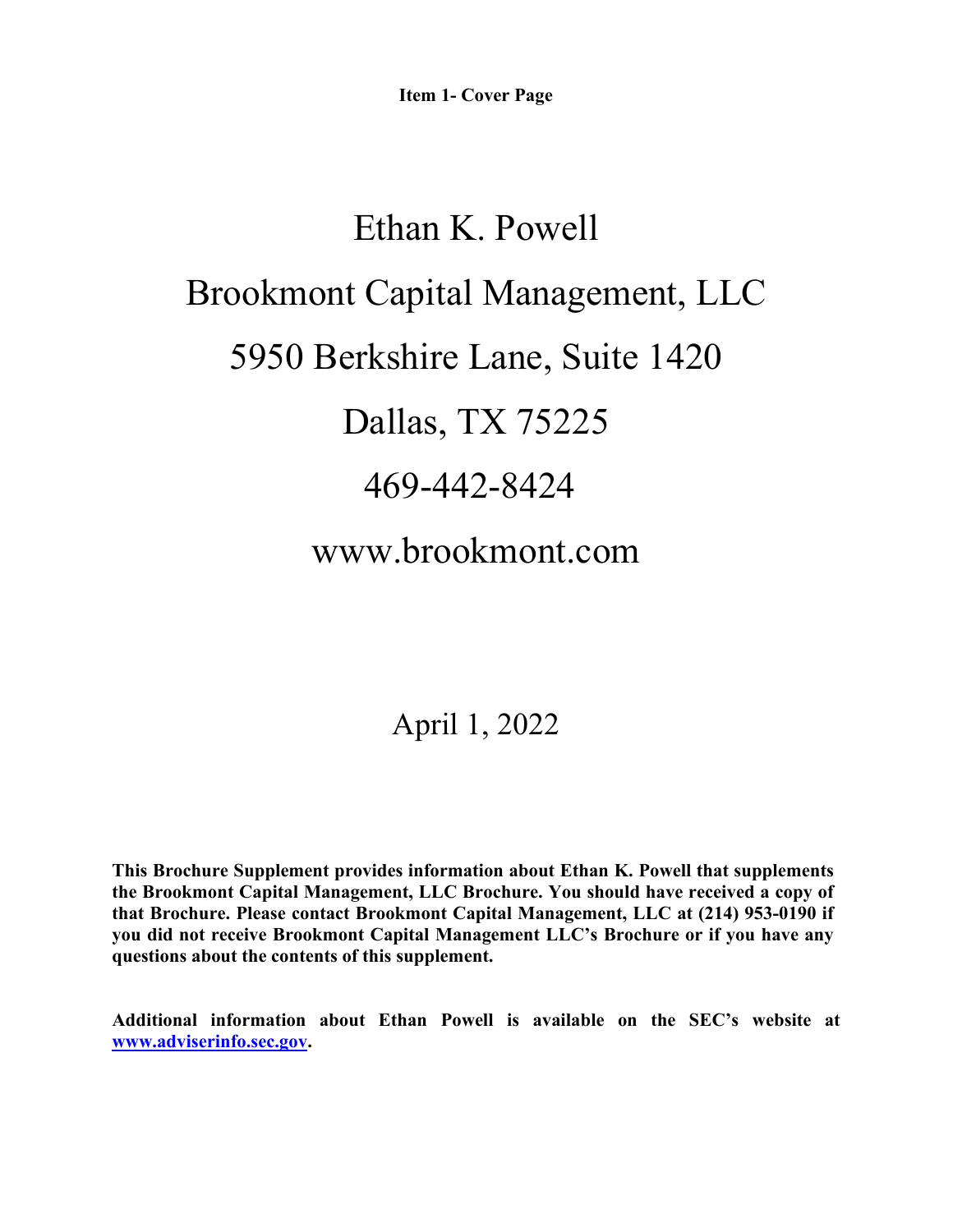# **Item 2 - Educational Background and Business Experience**

Ethan K Powell, born 1975, received an M.S.in Management Information Systems and a B.S. in Accounting from Texas A&M University. From 2019 to present, Mr. Powell has served as Principal and Chief Investment Officer of Brookmont Capital Management, LLC. Prior to Brookmont Capital Management, he served as Chief of Product and Strategy at Highland Capital Management Fund Advisors, L.P.

# **Examinations and Professional Designations:**

Mr. Powell received a Chartered Financial Analyst (CFA) in 2007.

# **CFA - Chartered Financial Analyst**

Issued by: CFA Institute

Prerequisites/Experience Required:

Candidate must meet one of the following requirements:

- Undergraduate degree and 4 years of professional experience involving investment decision-making, or
- 4 years qualified work experience (full time, but not necessarily investment related)

Educational Requirements: Self-study program (250 hours of study for each of the 3 levels) Examination Type: 3 course exams Continuing Education/Experience Requirements: None

# **Item 3 - Disciplinary Information**

Registered investment advisers are required to disclose all material facts regarding any legal or disciplinary events that would be material to your evaluation of each supervised person providing investment advice. No information is applicable to this Item.

# **Item 4 - Other Business Activities**

Ethan founded a nonprofit SEC registered investment advisor, Impact Shares, with which he still serves in a leadership capacity. However, many of the day to day operational activities and distribution has been outsourced. Additionally, Ethan serves as the Chairman of the board for Highland Capital Management Fund Advisors, L.P., a \$4 billion mutual fund complex.

# **Item 5 - Additional Compensation**

None

# **Item 6 - Supervision**

Mr. Powell is a Principal and therefore is not under the direct supervision of any other individual.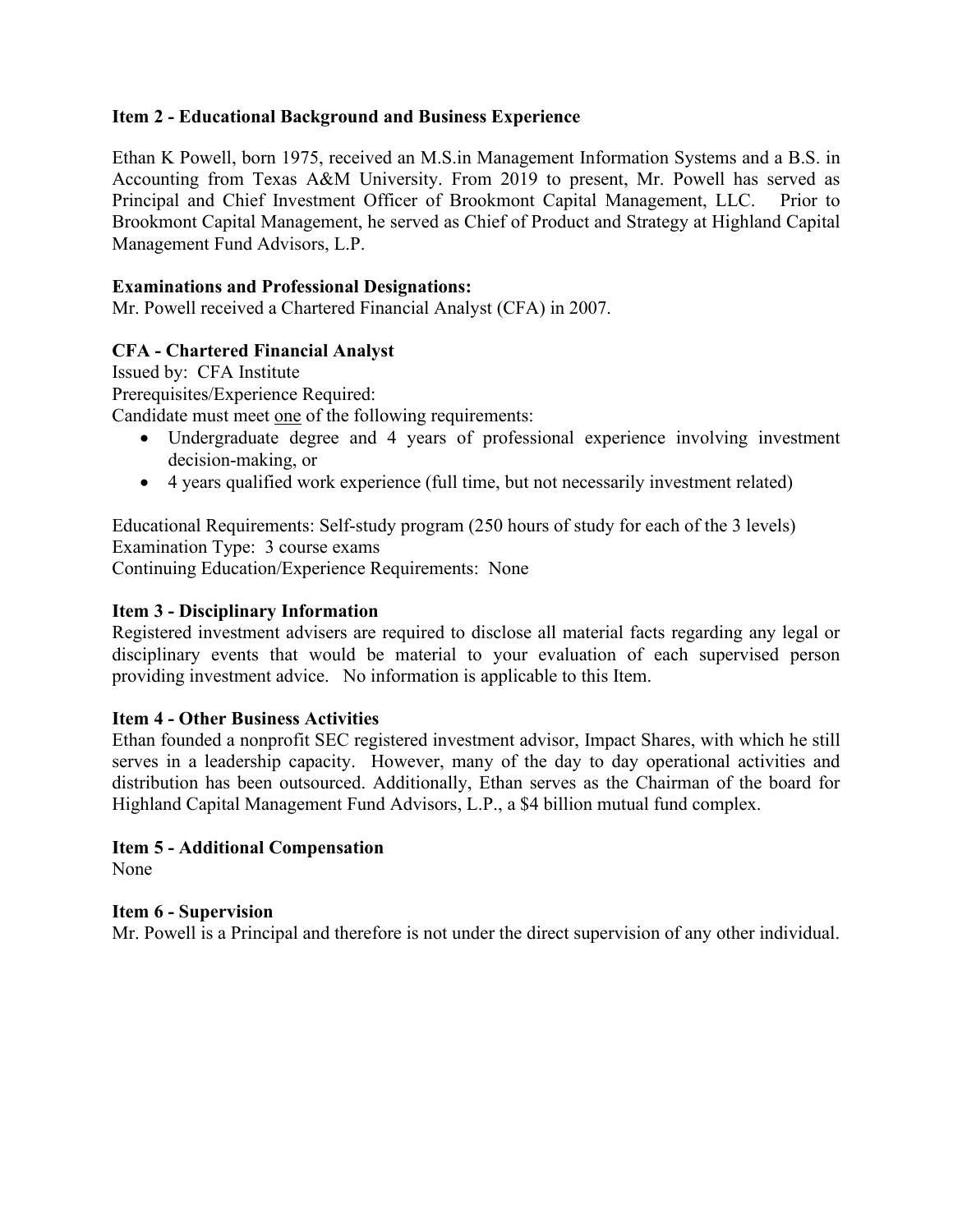# Thurman Kelley Brookmont Capital Management, LLC 5950 Berkshire Lane, Suite 1420 Dallas, TX 75225 214-736-0486 www.brookmont.com

April 1, 2022

**This Brochure Supplement provides information about Thurman Kelley that supplements the Brookmont Capital Management, LLC Brochure. You should have received a copy of that Brochure. Please contact Brookmont Capital Management, LLC at (214) 953-0190 if you did not receive Brookmont Capital Management LLC's Brochure or if you have any questions about the contents of this supplement.** 

**Additional information about Thurman Kelley is available on the SEC's website at [www.adviserinfo.sec.gov.](http://www.adviserinfo.sec.gov/)**